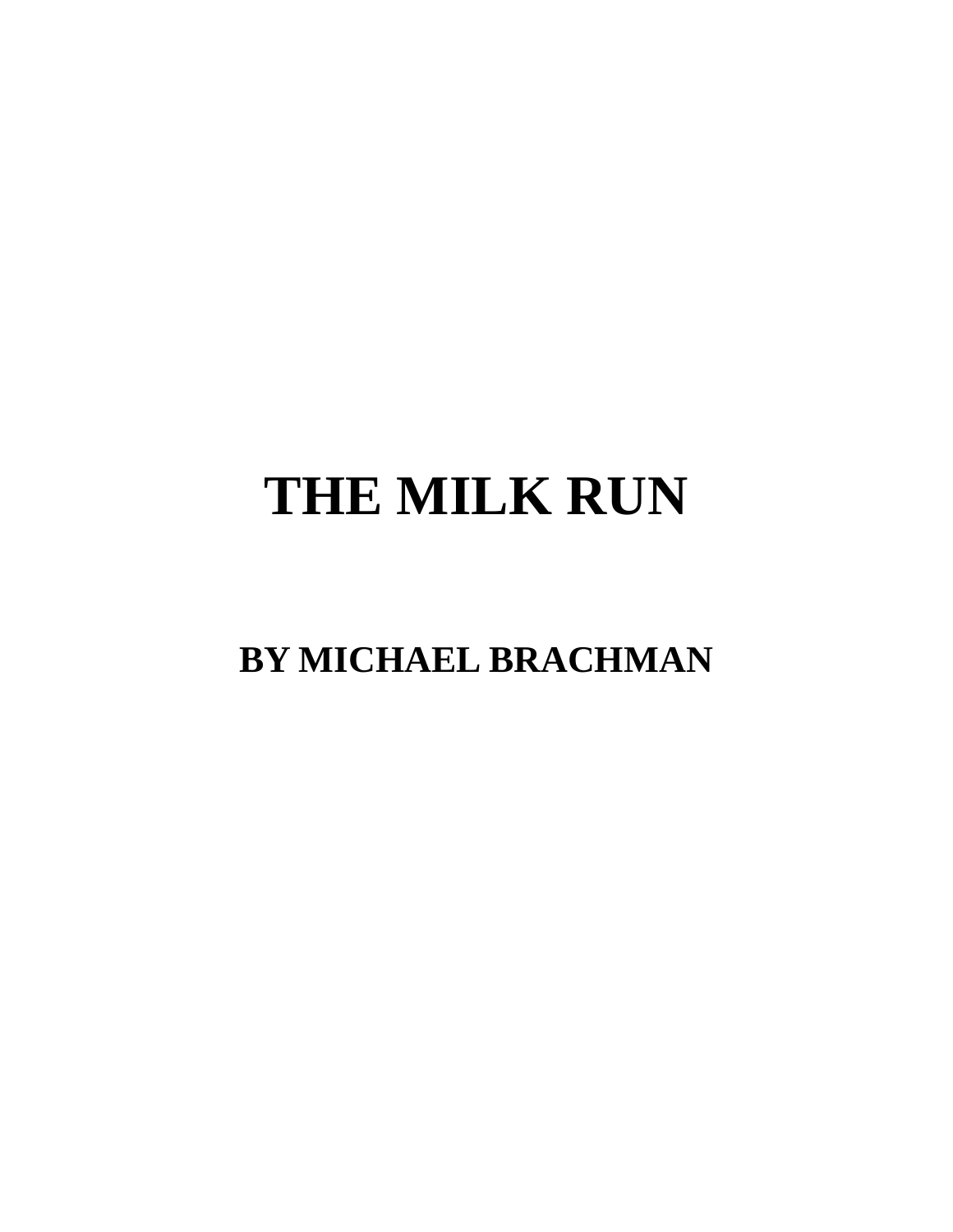#### **THE MILK RUN**

All rights reserved

Copyright © 2015 by Michael Brachman

Cover art copyright © 2015 by Bruce Brachman

**V6.01.0006**

## **Also by Michael Brachman**

#### **The Rome's Revolution Series** Rome's Revolution The Ark Lords Rome's Evolution

**The Vuduri Knights Series** The Milk Run

#### **The Vuduri Universe Series**

Tales of the Vuduri: Year One Tales of the Vuduri: Year Two \*The Vuduri Companion (\*not yet in publication)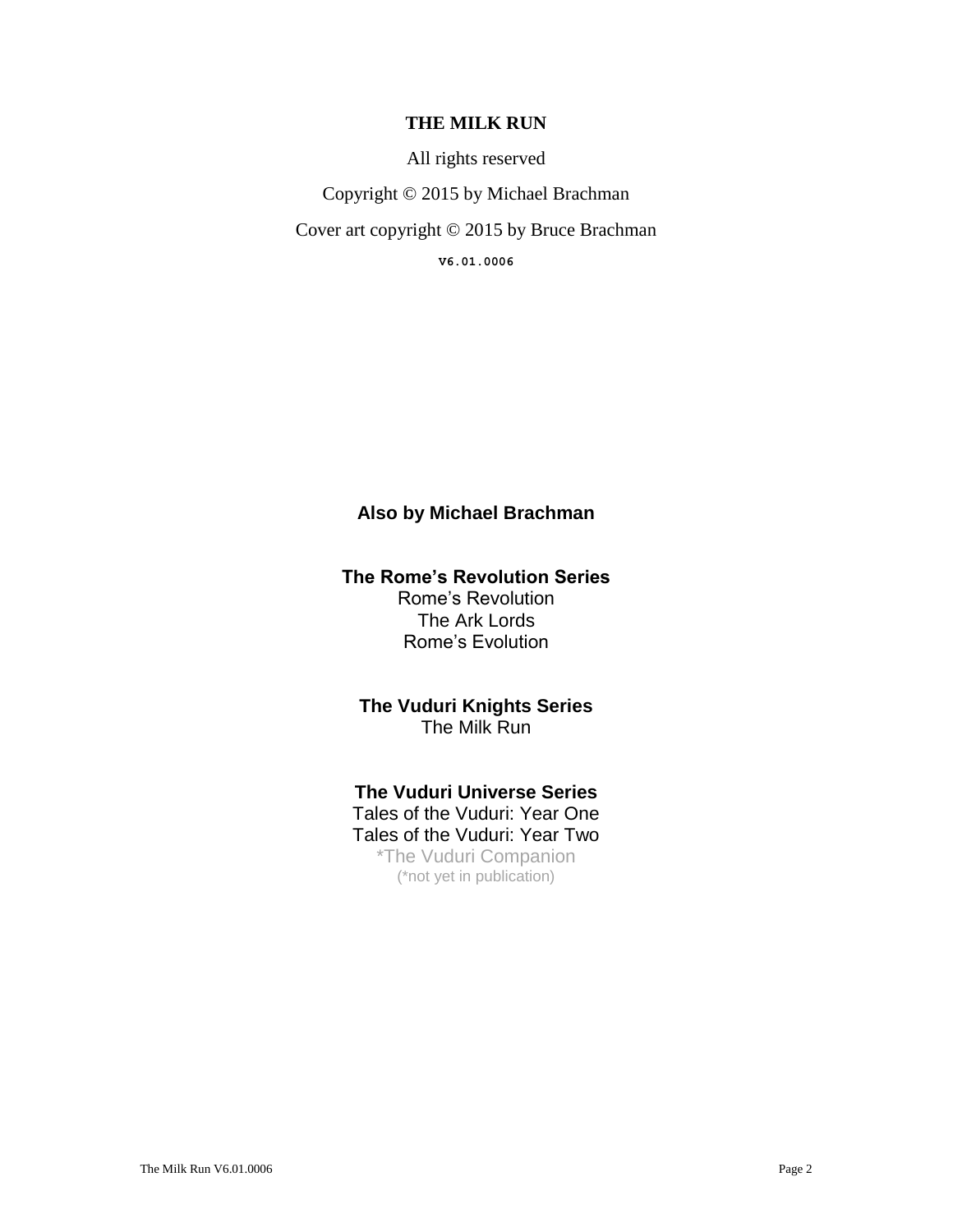# **Preface**

This story takes place 17 years after the events depicted in *Rome's Evolution*.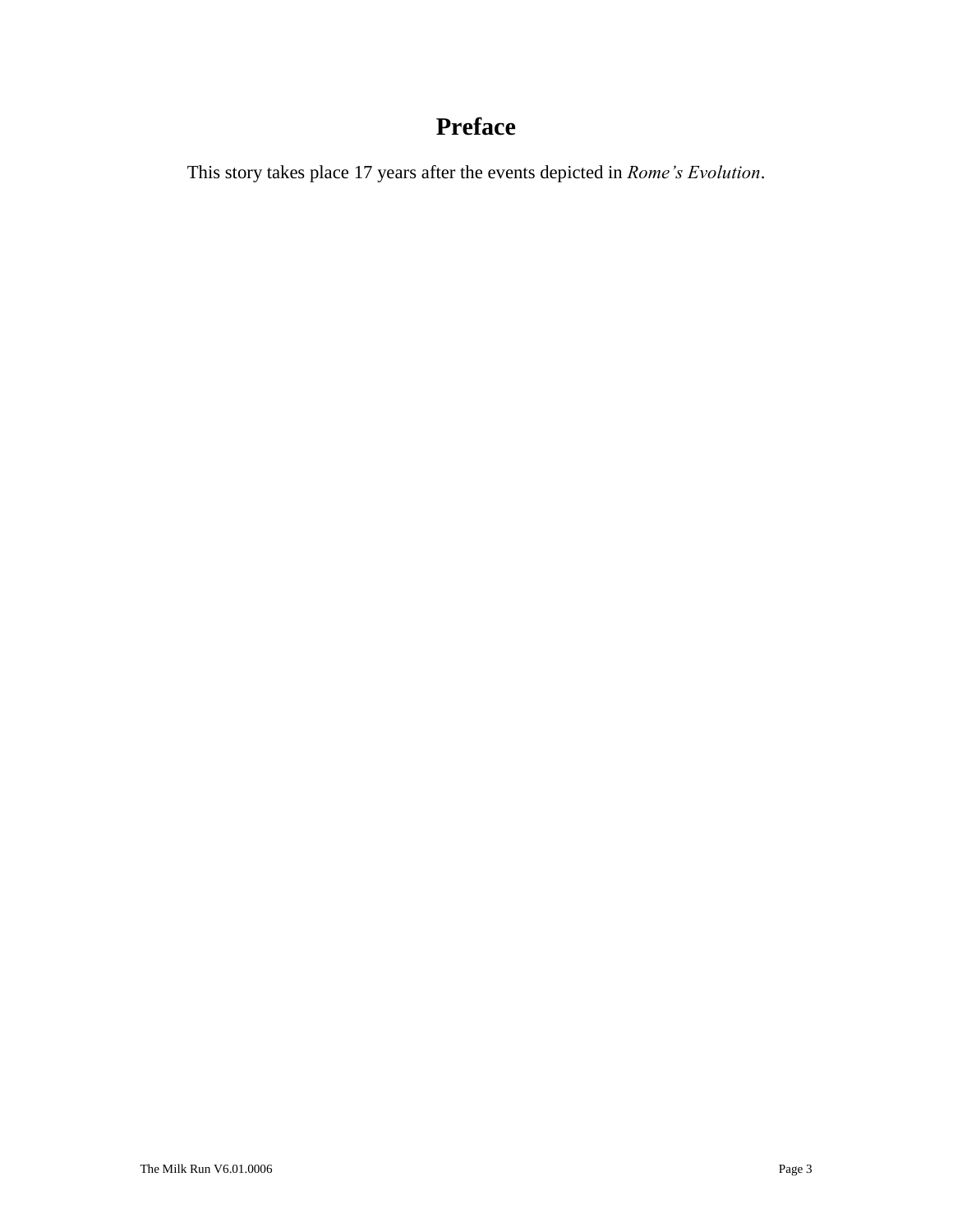## **Chapter 1 Year 3476 AD (1395 PR) Just outside the Tabit System (26 Light Years from Earth)**

"AASON!" Lupe shrieked. The teenage girl's bloodcurdling scream shattered the previously peaceful calm of the spacious starship cabin.

21-year-old Aason Bierak was caught by surprise. The handsome young man with the tousled brown hair had been staring straight ahead, lost in the mesmerizing blackness of null fold space just beyond the cockpit's windshield. It was a mind-trap and Aason knew it but it was one in which he allowed himself a few minutes of entanglement. That ended abruptly with Lupe's howl. Exerting a titanic effort, the boy tore his piercing blue eyes away from the lush void to face his sister. He was horrified to see a waving set of multi-colored translucent tentacles that had emerged from nowhere, enveloping Lupe, constricting her in their grasp.

"What?!" Aason gasped. He clawed at the clasps of his X-harness, snapping it open. He flipped off the straps, extending his frame. Even as he jumped up out of the pilot's chair, the crystal-like extensions of light were dragging his younger sister into a not-hole. There was no other way to describe it. Her whole body was distorted, shrinking. It looked like she was being sucked into a vacuum hose. Aason leaped over the center console toward her, arms outstretched, but he was only able to brush his hand across one of her fingertips just as she disappeared into nothingness.

"Lupe?" Aason cried out helplessly. He felt all around the sturdy yet comfortable co-pilot's seat, trying to find evidence of what he had just witnessed. It was as if Lupe had never existed. Instinctively, he closed his eyes, activated his PPT transceivers and called out to her using the gravitic resonance channel that was built into his head and into the heads of all of the Vuduri.

*"Lupe!"* he shouted mentally. If she were anywhere within one-half light year of their current position, the limits of his PPT resonance, she would sense him. Immediately, he felt the familiar tickle of a connection taking hold.

*"Aason,"* Lupe replied, fear palpable in her mental tone. But even as she 'spoke' the voice Aason heard in his mind was dwindling rapidly. *"New to Lupe,"* was all she said then nothing, not even static.

*"Lupe!"* Aason called out again. This time there was no response. The tickle in his mind was gone which meant the connection was gone. The two Bierak children also had a second communication channel, one based upon EM transmission, that their father called a 'cell-phone in the head' but he didn't bother with that since the gravitic channel was so much more powerful.

He opened his eyes and looked around the cabin, trying to orient himself. He spotted a grille mounted below the main display in the front console. "Junior," he shouted. "Where is she? Where'd she go? I've lost contact with her through the connection."

"I don't know" replied the starship who was also Aason's cousin through the grille which had both a microphone and speaker built in. The spaceship's voice was very natural and human-sounding as compared to his 'father', the starship known as MINIMCOM, whose normal voice was quite tinny. "I cannot reach her on the EM band."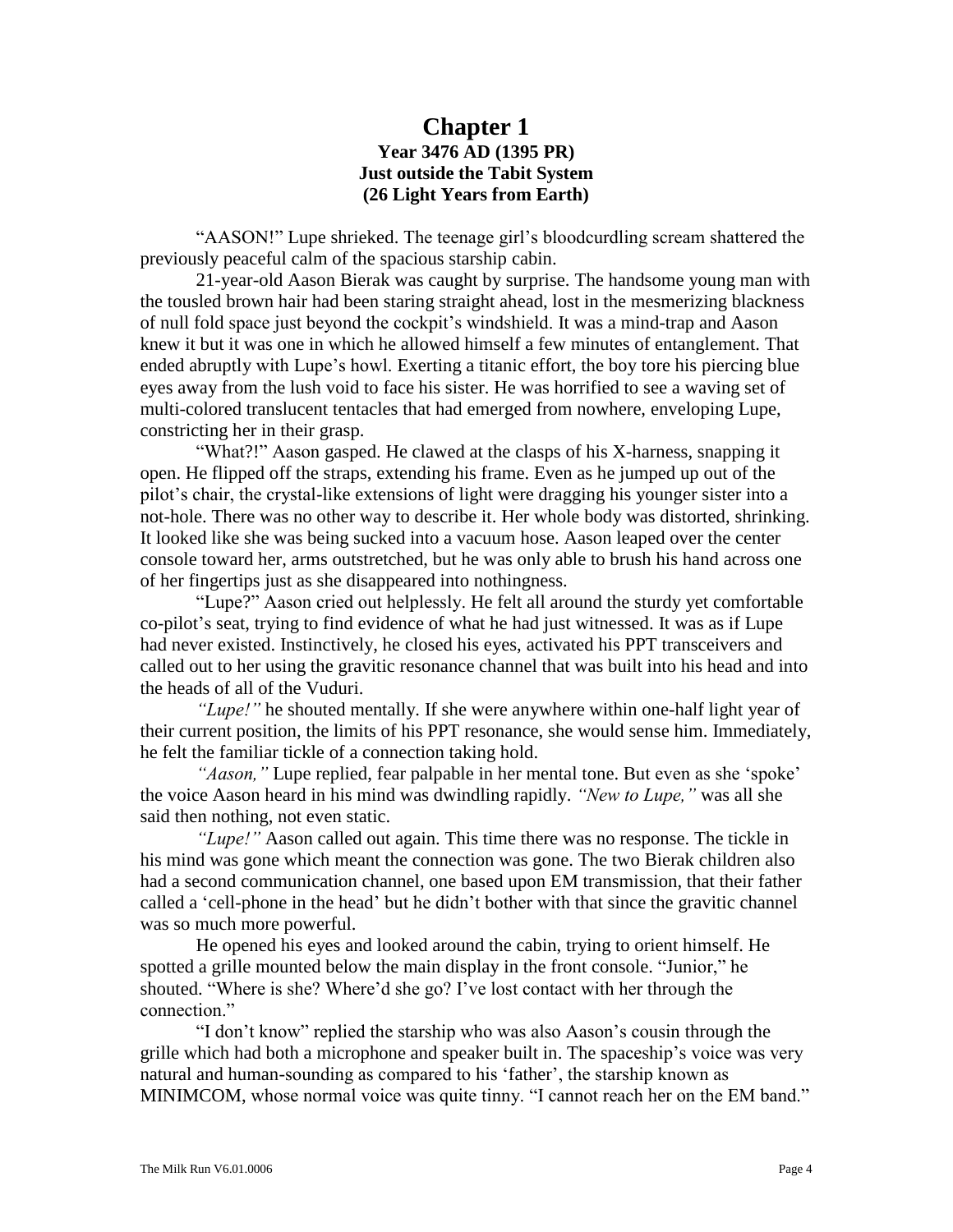Aason's shoulders and neck quickly tightened up almost to the point where he couldn't move. He was completely panicked. He felt his ability to think logically shutting down just when he needed it the most. He turned, taking care to grab the co-pilot's armrests to steady himself and addressed the two-meter tall, all-white being standing at the back of the cockpit.

"OMCOM, help me," Aason called out urgently. "What were those things? Where'd she go?"

"I do not know," replied the livetar which was basically an animated shell made up of VIRUS-based constructor units. OMCOM's consciousness, at least this extremely reduced subset of OMCOM, was actually housed in the vast array of memron units packed into the shell of the starship. "This livetar's sensory apparatus detected nothing. Only that Lupe shrank and disappeared. I have never personally witnessed such a phenomenon before nor are there any records indicating that it is even possible."

"You didn't see those, those things?" Aason questioned. "They were glowing. They grabbed her. She, she…" Aason's throat caught and he could not say any more words.

"I believe that *you* detected something," OMCOM continued, "but it must have been using a channel or modality not available to me. All I saw was that Lupe was here and then she was gone."

Aason took a deep breath, trying one last time to get a grip. "Was it a PPT tunnel?" he asked quietly.

"I didn't detect any gravitic fluctuations," Junior interjected. "I don't think it was a PPT tunnel."

Enough was enough. Aason stood upright and whipped around to face forward again. He reached over and grasped the edge of the center console.

"I've got to find her," he said breathlessly. "Junior, can you do a MIDAR sweep? Look for another ship, anything…" Aason's voice trailed off as he struggled to articulate his next move.

"I have to deactivate the X-drive," Junior pointed out.

"Then do it!" Aason commanded. After he said it, he regretted his tone but did not elaborate.

The gentle shushing sound of the newly modified null fold generators dampened and ceased. The cockpit of the starship became deathly still as the stars of normal space came into view all around them. The perpetual night sky was filled with tiny points of light, both bright and dim.

The large display panel built into the front console rotated fully upright and went dark. A moment later, a bright spot appeared in the center of the display and quickly extended into a glowing green line. MIDAR was the Vuduri equivalent of a threedimensional RADAR system using multi-spectral emissions to bounce off of objects and collect the echoes to form a coherent picture of anything reflective in nearby space. The bright green band swept around clockwise at a rapid pace. Faint yellow concentric rings representing distance from the ship came rushing in from the outskirts of the display to concentrate in the middle to form a bull's-eye. The rate of entry slowed until the ringed display stopped changing. The only motion was the thin glowing line that rotated about the center like a super-long second hand. There were no blips anywhere. Aason stared at the screen intently but despite his willing it to do so, no spots appeared.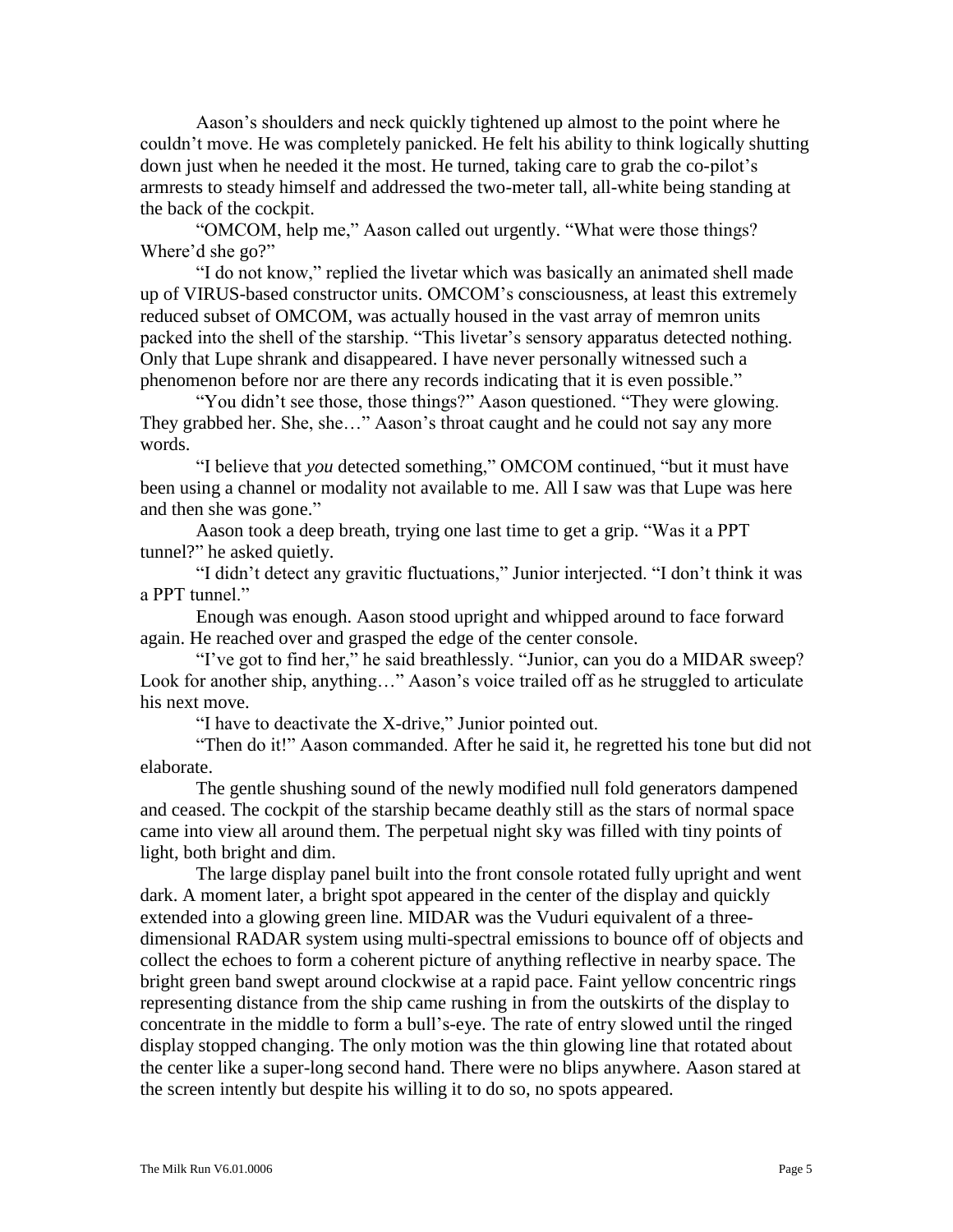"MIDAR shows no observable objects," Junior said finally. "I've pushed it out as far as I can. There is absolutely nothing detectable in this region of space."

Aason was crestfallen. "Can't you do something else?"

"Sure," Junior replied. "Let me launch some star-probes."

"Yeah, good idea," Aason said, nodding his head hopefully.

A series of pips announced the microscopic starships being released from beneath the rear of the cargo section. The star-probes were not much more than twin Casimir Pumps tied to a memron. They had a focusing tube and a single element collection plate. When a group of them arranged themselves in a three-dimensional concave pattern, they formed a lens-less camera that could travel many light years in a single jump yet focus on objects at extreme distances. And because they traveled at many times the speed of light, they could effectively travel back in time, at least from an observational perspective. However, they were not really designed to resolve small objects close up. The front panel display changed to a blurry star field.

"I'm sending them in small groups, outward, in a spherical search pattern," Junior announced. The images on the screen wavered and became unintelligible. Aason could not make sense of the clumps on the display there but he had complete confidence that Junior knew what he was doing.

"Nothing," Junior announced after a minute, disappointed. "I've gone three hundred light-minutes out. There's absolutely nothing."

Aason walked over and sat down heavily in the pilot's chair, leaning back against the headrest. Straightening up, he put his fists up to his forehead then struck them against his skull. "I was supposed to protect her," he said facing down. "What am I going to do?"

He took a cleansing breath, trying to collect his thoughts. He folded his hands across his lap and decided to logic out the situation.

"Look," he said out loud, "whoever took her; they have to be around here somewhere. She can't have just vanished to nowhere."

"You said you could no longer connect to her mentally," OMCOM pointed out. "That would imply that she is no longer 'around here' as you call it."

"All they would need is a T-suppressor," Aason replied, thinking more clearly now. "If they used one of those, then I wouldn't be able to contact her even if she was across the room." He looked out the cockpit window and scanned from side to side. "Just because we can't see them, doesn't mean they aren't around here either. Junior does it all the time." He snapped his fingers. "Cuz, when you have your cloak on, if you were invisible, how would you detect yourself?"

"I couldn't," Junior replied. "That's the whole point of the invisibility shield. I make myself transparent to all the wavelengths of the electromagnetic spectrum."

Aason reached forward and patted the rounded top of his instrument cluster. "What about your mass? That doesn't go away. Couldn't you detect that?"

"Not directly," answered the starship. Junior cleared the central display and replaced it with the star field as seen by his forward cameras. "You could only detect it indirectly." He superimposed a red dot right in the center of the screen and started it blinking slowly. He overlaid the point with a very faint pinkish circle, much larger, centered on the dot. The color saturation thinned out at the outer edges of the circle. "You would need to find another mass and look for its gravitational influence."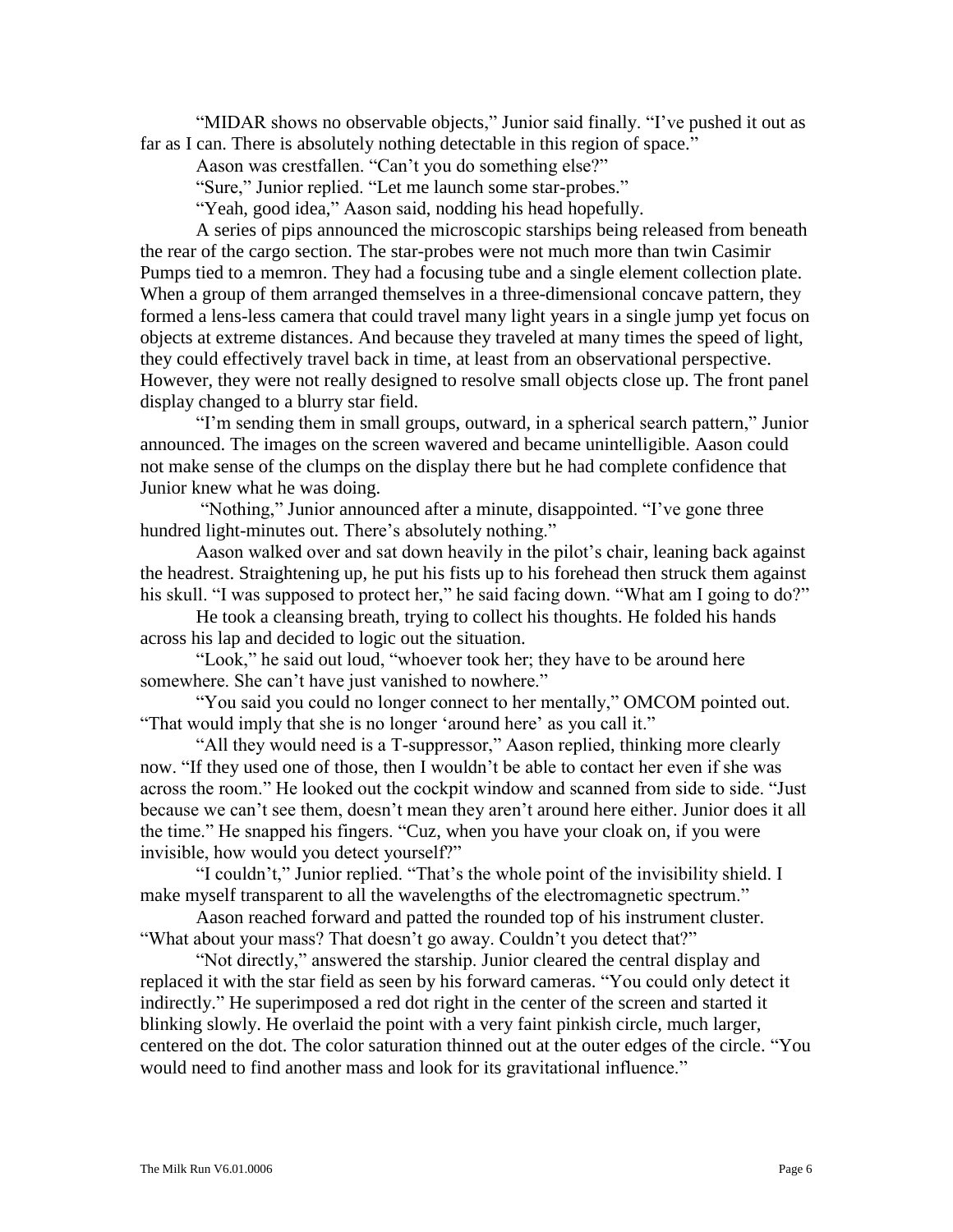Aason put his hands up to his face. "What about your hull?" he asked. "You have mass. Can't you see if you're being pulled in any direction?"

"Not without a frame of reference," Junior replied. He brightened the background shading and caused it to pulse slowly. "And there's nothing remotely close enough to measure it against."

"That *is* why we picked this region of space for the test flight," OMCOM added.

Aason took a deep breath and forcefully exhaled. "You're no help," he said, desperation seeping into his voice. "Neither of you. I have to find her. Somehow."

Aason blinked rapidly and twisted in his seat. "OMCOM, even if you couldn't see those things, where do you think they came from? Just speculate."

"I will need more information. Describe what you saw," OMCOM suggested.

"Those things. They were transparent but they had all sorts of colors. They looked like, like they were squiggly. They looked like the arms of a squid or maybe an octopus from back on Earth. My Dad showed me some pictures once."

"Estimate their diameter. Were they thick? Thin?" OMCOM asked. "Did they have physical extent? What were they made of?"

"They weren't thin but they weren't thick, either. 10, 12, maybe 15 centimeters across. They were waving all around. I think they were just made of light, filled with colors. The colors flashed and changed."

OMCOM pointed forward, toward the windshield. "We were in null fold space," the livetar replied. "That means the objects you saw did not originate from normal space. Therefore they must have come from somewhere else."

"Somewhere else?" Aason parroted. "What does that mean?"

"It means they came from outside our normal four-dimensional space. By extrapolation that would imply they came from outside of our universe. And wherever they are from, it is possible that that is where they are taking Lupe."

Aason wrinkled his forehead. "How can something be from outside our universe? The universe is everything, everywhere."

"You said that you had contact with Lupe briefly," OMCOM replied, ignoring Aason's observation. "How long were you in contact?" OMCOM held his hands close together then stretched them apart to illustrate his point.

"Maybe a second or two. Why?"

"And what did Lupe say during that interval? Did she give you any hint where she was or where she was going? What about the things that took her? Did she say anything, anything at all that we could use to determine their origin?"

Aason looked up at the top of the cabin. His heart seemed to miss a beat thinking about that brief conversation. "She called out my name," he said. "Then she said 'new to Lupe'. I don't know even what she meant by that. I guess whatever she was seeing was new to her."

"Those where her exact words?" OMCOM responded oddly. "Was there anything peculiar about her pronunciation?"

"Not really," Aason answered, trying to recall every nuance of the three word sentence. He cocked his head then said, "Wait. Now that you mention it, she actually said her name a little funny. She pronounced it Lu-pie, not Lu-pay." Aason pondered that for a moment. "Why did she do that?"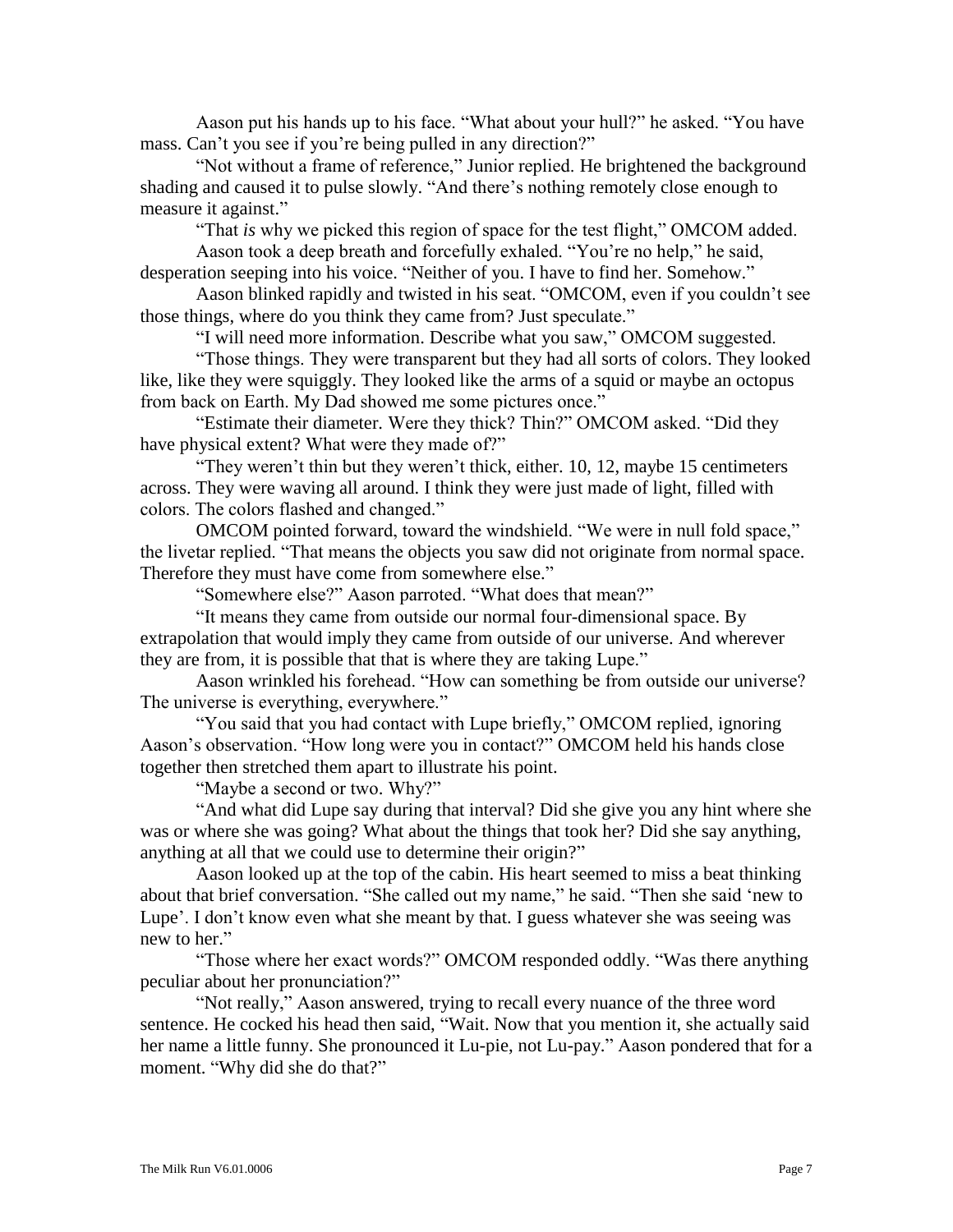The livetar's shoulders actually sagged a bit then he straightened up. "I cannot say with certainty but I know that term is flagged as high importance in my database. The annotation associated with the warning informs me that you must return to me at once," he commanded. "I must presume this fact will engender some type of radical action."

"What do you mean return to you?" Aason asked. "You're here."

"No, this is not me. You *are* aware that this livetar is just a subset, a replica," OMCOM replied. "The being you see here was instantiated merely to observe. I do not possess the computational capacity to deduce what has happened. Return to what you call Planet OMCOM. The one flag in my limited database tells me that we must return to the central core to plot our next course of action. You will need Planet OMCOM to calculate and confirm."

"No!" Aason protested. "We can't leave here. We have to look for Lupe."

"That is exactly what we are going to do and we do not have a second to spare," OMCOM insisted. "Junior, release a beacon and leave your star-probes. Return to Tabit at once"

"Do we risk using the Null Fold X-drive again?" Junior asked. "What if the entities that Aason saw decide to return?"

"Let them come," Aason shouted out defiantly. "If those things only exist in null fold space, I can only hope they come back and take me too. They'll take me to Lupe."

"As you wish," Junior said skeptically.

From behind the bulkhead, Aason could hear the high-pitched whine of the modified PPT generators ramping up.

"Buckle in," Junior instructed. "This is going to be rough."

Aason reached around and drew the two straps of the X-harness across his chest. Each tongue snapped into the clasp of the seat-belt.

"Ready," he said.

"Roger," Junior replied.

In front of Aason, through the cockpit's windshield, he could see the yawning black circle of a normal PPT tunnel forming. Somewhere in its center was a tiny pinpoint of light which was the remains of the star once known as Tabit. As soon as the tunnel was wide enough, Junior fired his plasma thrusters full-bore, shoving Aason violently back into his seat, as forcefully as he had ever experienced. As they entered the tunnel, Junior activated the Null Fold X-drive with its peculiar shushing sound and they began their short trip back to Planet OMCOM.

To understand the X-drive, you have to go all the way back to the beginning, before faster-than-light travel. Aason and Lupe's father Rei and all the passengers aboard the  $21<sup>st</sup>$  century Ark II arrived at Tau Ceti using a propulsion system called the Grey Drive. The Grey Drive was nothing more than a souped-up ion engine which sent xenon atoms into a quantum black hole and used the resulting Hawking Radiation to push the ship forward. Although the acceleration was negligible, over a sufficient period of time it eventually reached a top speed of 5% of the speed of light. However, an accident caused Rei's ship and his crewmates, deep frozen in cryo-hibernation, to miss their mark and they drifted in an uncontrolled fashion for nearly 1400 years until they were rescued by the Vuduri in the Tabit system in the  $35<sup>th</sup>$  century.

By that time, the Vuduri made travel between the stars practical with their Pinch Point Transit or PPT tunnels. They used Casimir Pumps which exploited the Casimir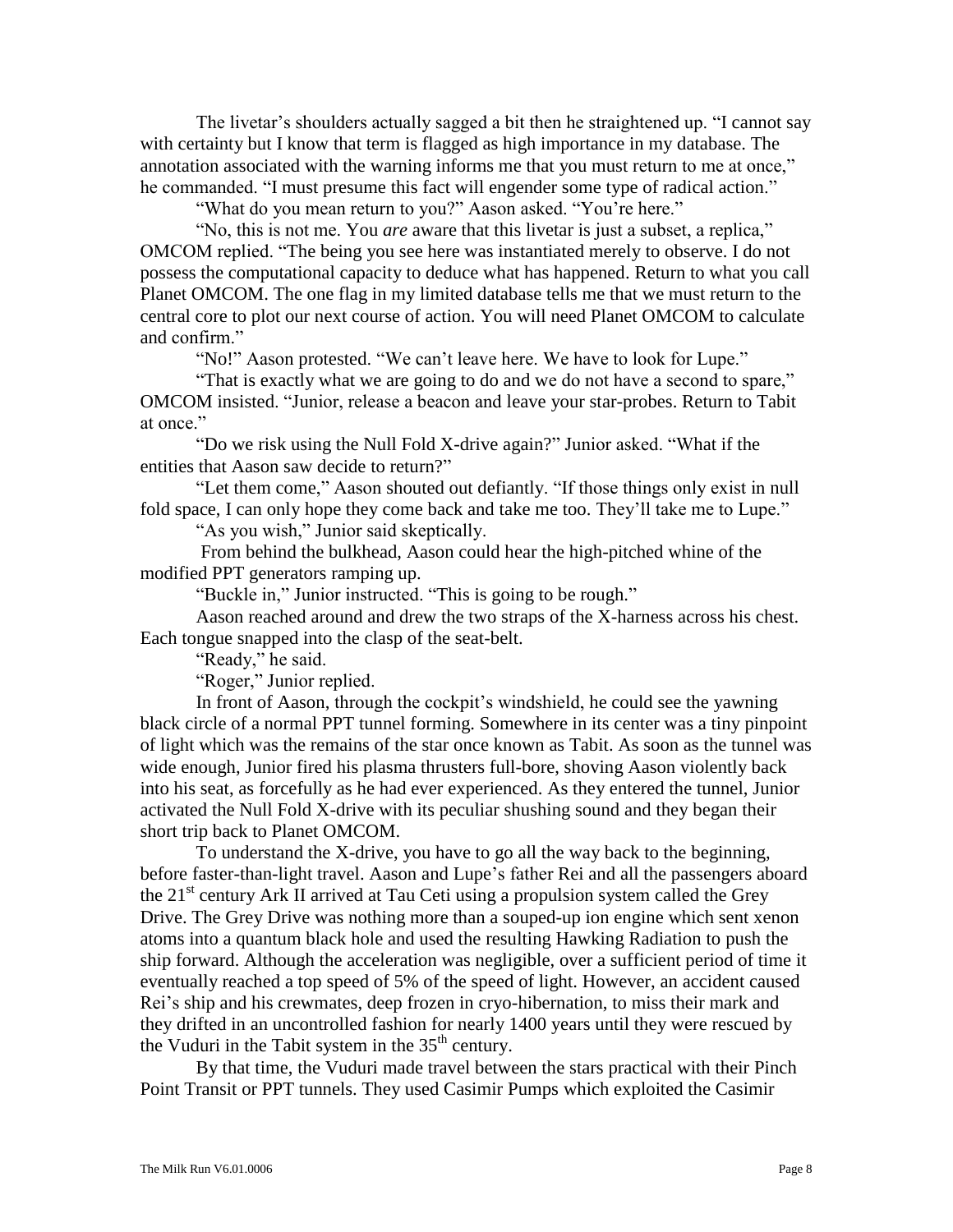Effect to create pockets of negative energy which were then projected into neutral space. Where there is no energy, there is no space so when their starships traversed the tunnel, they went around space and the mathematical result equated to a velocity many times that of the speed of light. A PPT tunnel therefore was conceptually similar to a wormhole but without requiring a nearby black hole. The Vuduri method of travel would seem peculiar to someone not of that era. They would open up a hole, pass through it then immediately turn around and use their plasma thrusters to come to a complete halt. They'd rotate around and do it again. Stop, start, stop, start. While odd, it was efficient and some of their smaller ships were able to effectively travel 100 or more times the speed of light.

MINIMCOM, the starship that was once an auto-pilot computer, revolutionized the method by force-projecting a continuous series of PPT tunnels ahead allowing him to travel upwards of 1000c or one thousand times the speed of light.

Planet OMCOM refined the method even further by splitting up the negative energy of a PPT tunnel into a real and imaginary component. OMCOM showed Junior's spaceship father, MINIMCOM, how to use the "real" component of negative energy to fold null space yet again resulting in another improvement in speed. Using the Null Fold Drive, both MINIMCOM and Junior could now travel at 15,000 times the speed of light. Before the Null Fold Drive, the trip between Aason's home world of Deucado, which orbited Tau Ceti, to the Tabit star system took seven days. But with the Null Fold Drive, the same trip, a distance of nearly 21 light years, was reduced to a mere 11 hours.

But 17 years later, it was Planet OMCOM's study of the properties of imaginary negative energy that produced the Null Fold X-drive. This star-drive had *no* upper speed limit. It was only limited by the amount of computing power available. Imaginary space had just as many, if not more, dimensions as real space and as long as the starship could compute how to fold it, it just went faster and faster. Lupe was kidnapped when she and Aason were along for the first test run of the new star-drive.

Using the Null Fold X-drive, it only took Junior a matter of minutes to return to remains of the star once known as Tabit located 26 light-years from Earth, and the planetsized computer called Planet OMCOM that orbited that star. OMCOM had once been a regular computer charged with running the star base which sat on the moon Dara, orbiting a gas giant called Skyler's World. Aason and Lupe's mother Rome had been stationed there to study why certain stars were disappearing. It turns out that they were being destroyed by incomprehensibly large creatures, living Dyson Spheres, called Stareaters and one was coming their way. After thawing out Aason's father, Rei, Rome and Rei, along with OMCOM's help, devised a defensive strategy to defeat the Stareaters which in the Vuduri language were called Asdrale Cimatir. Rome enabled OMCOM to build self-replicating nano-machines which Rei had named VIRUS units to consume the Stareater from the inside out using the power of the exponent. When a Stareater named Balathunazar suddenly appeared in the Tabit system, Rei unleashed the VIRUS weapon by setting the micro-machines loose on the very moon holding the star base. The Stareater was killed but only after it had partially digested Tabit enough such that only a tiny, barely glowing star remained in its place.

What Rome and Rei did not know at the time was that OMCOM had designed the VIRUS units such that he could transfer his consciousness over to the tremendous bulk which was the remains of the Stareater. When the time was right, OMCOM executed the maneuver and become the largest computer in the galaxy. As a result, even though he